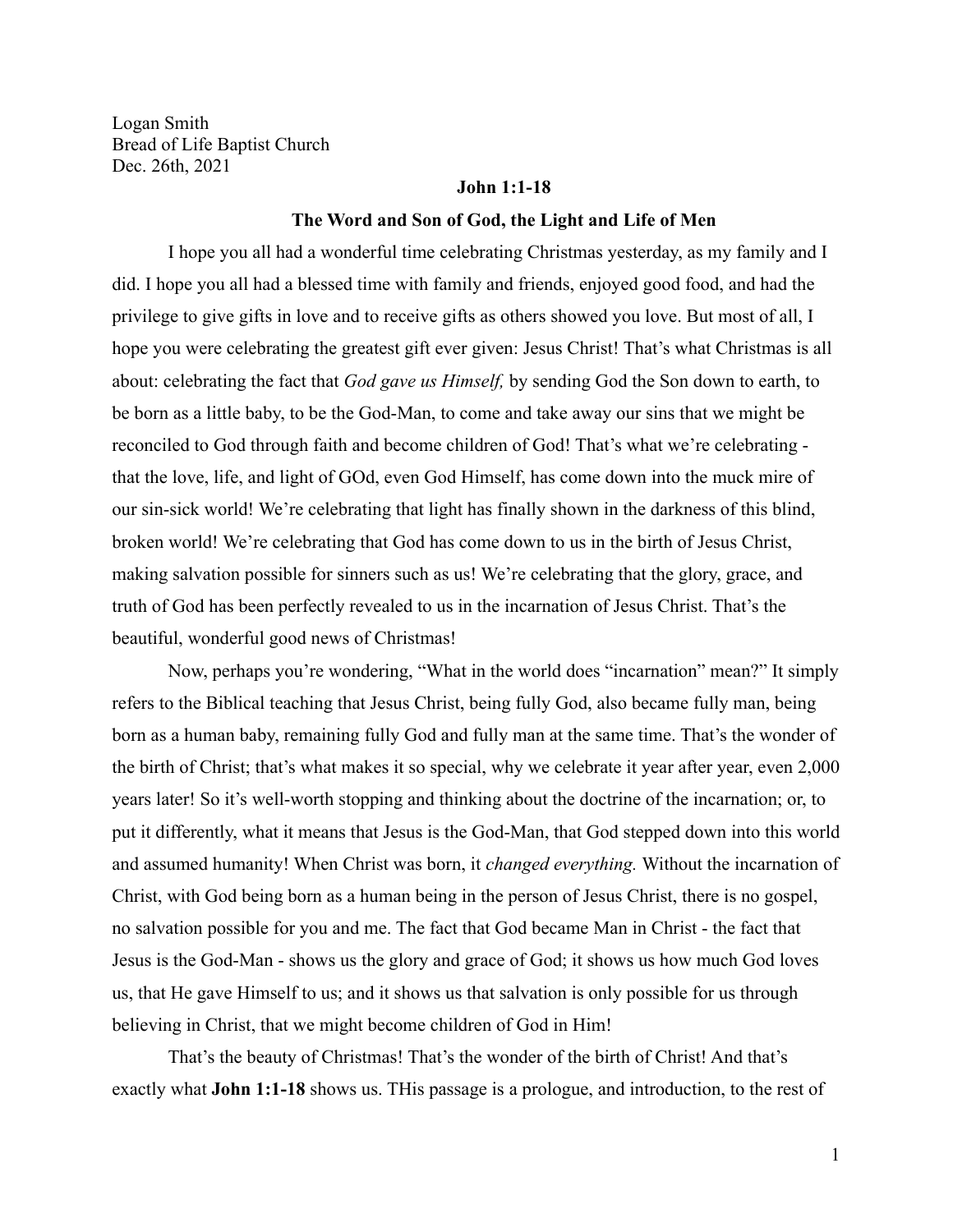the book of John. IN these masterful verses, John shows us who Jesus is and why He came. He tells us the Christmas story. But it's very different from the way the Christmas story is told in the other Gospels. Mark doesn't tell us about Christ's origin story at all; he jumps straight to the action, beginning with John the Baptist. Matthew and Luke, however, *do* tell us the Christmas story. They tell us of the events leading up to and surrounding Jesus's birth. But they also go back further. They tell us the history of Jesus's human family, tracing the lineage back to David, the great King, to Abraham, the head of God's covenant people Israel, and even to Adam, the first person ever made.

But here in the beginning of the book of John, he doesn't tell us about the events of Jesus's birth. Nor does he tell us about his human lineage. He goes back even further, back to eternity past, back to *before the world was even Created.* But don't be mistaken, this is still the Christmas story, just from a different angle. In this passage, John is pulling back the curtain and showing us the glorious realities going on behind the scenes in the birth of Christ. He tells us about where Jesus came from - bring God Himself; then, he tells us about how Jesus came down to us, becoming human; and finally, this passage tells us *why* Jesus became man, and why it's so important for us that he did. That's what I want us to see from this passage today.

So let's begin with…

# **I. The Eternal Word of God: Jesus is Fully God - (VV. 1-4)**

The Gospel of John begins with the exact same words that the entire Bible begins with, Genesis 1:1: "In the beginning." And that's exactly what John wants us to think of. He starts by drawing our attention not to the birth of Jesus, but back to the *very beginning,* before anything else existed, before history began, before Creation. He wants us to travel back to the dawn of reality as we know, back to the beginning of time. And there, before anything else existed, he tells us, "In the beginning was the Word, and the Word was with God, and the Word was God." This a powerfully profound, theologically charged sentence. So let's unpack it together.

First, we need to identity who "the Word" is. The rest of the chapter makes very clear that this "Word" is Jesus Christ. THis Word is identified as a person, also called the "light" in verses 4-8. As we'll see in a little bit, in verse 14, the "Word" became flesh, and is identified as "Jesus Christ" (v.17). But before that happens, we're told, in verses one and two, that in the beginning the Word "was with GOd, and the Word was God. He was in the beginning with God." So, next, we can ask, why is Jesus called the Word? Words and speech are meant to *communicate* and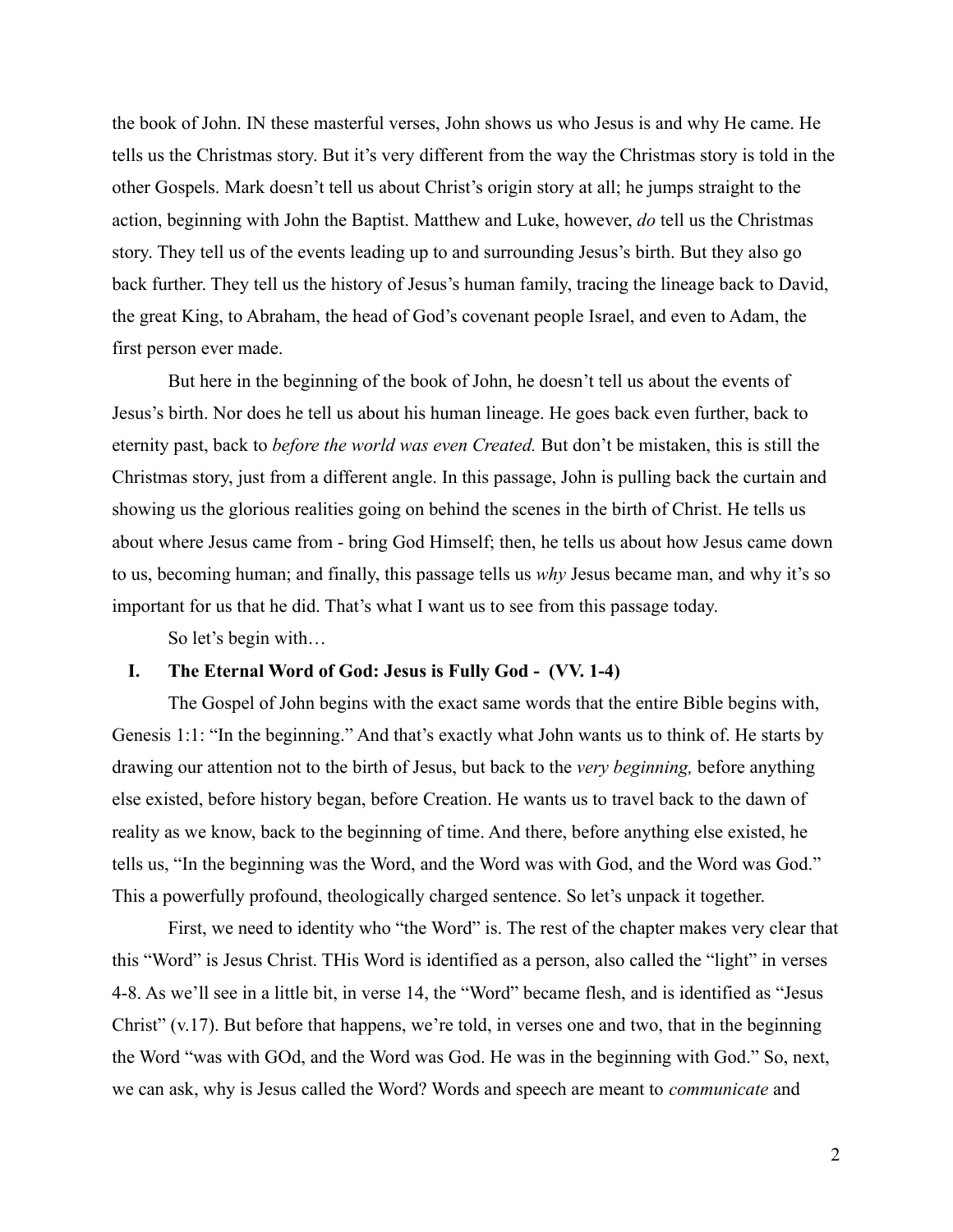*reveal* knowledge, ideas, and truth to us. All throughout the Bible, the Word of God comes to reveal God, to reveal His glory, grace, and redemption, and to reveal His power. And we see this most clearly in Creation, which happens *through God's spoken word.* IN Genesis 1, God created the world through speaking. He said, "Let there be light!" and there it was! ANd that's exactly what John wants us to think of.

We see this in verse 3: "All things were made through him, and without him was not anything made that was made." This Word of God is the agent of Creation. God spoke, and through speaking, created everything out of nothing. And here we are told that, when God created everything through His Word, that word was Jesus Christ, the eternal Son of God! All things were made *through Christ!* Verse 4 continues, "In him was life, and the life was the light of men." God the Son is the Word of Creation, the source of all life. All life comes from, through, by, and for Him! As we heard read from Col. 1 earlier, "For by Him all things were created, in heaven and on earth, visible and invisible, whether thrones or dominions or rulers or authorities - all things were created through him and for him" (Col. 1:16).

Everything that exists came into being *through* the creative act of the Word; nothing exists apart from having been made by GOd, through the Word of God, Christ. THis divides everything in existence into two categories: God the Creator on one side, and on the other, everything else. The "Word" that was with God in the beginning and "was" at the exact same moment God the Creator. Therefore, He (Jesus) is in the "God the Creator" category. He created everything that was created; He couldn't have created himself, that would be a logical contradiction. Therefore, Christ, the Word, is *uncreated;* He is the Creator God. The Word of God, God the Son, is eternal, and has neither beginning or end; He has always been and always will be, for He is fully God! That's clearly John's point here!

But now let's come back to the first first again. If Jesus is the Word, what does it mean that he "was with God" and also "was God" in the beginning? What exactly does that mean? If we just had half of that statement, "the Word was God" or just "the Word was with God," it wouldn't give us any pause. But how can he *be* God while also being *with* God? If I told you, "Last weekend, I was with my brother," everyone would know exactly what I mean; no problem but. But if I said, "Last weekend, I was with Jeff, and I *was* Jeff," well, now the story has taken a strange turn, hasn't it? That sentence wouldn't make sense; there's no way I could *be* Jeff and be *with* Jeff at the same time!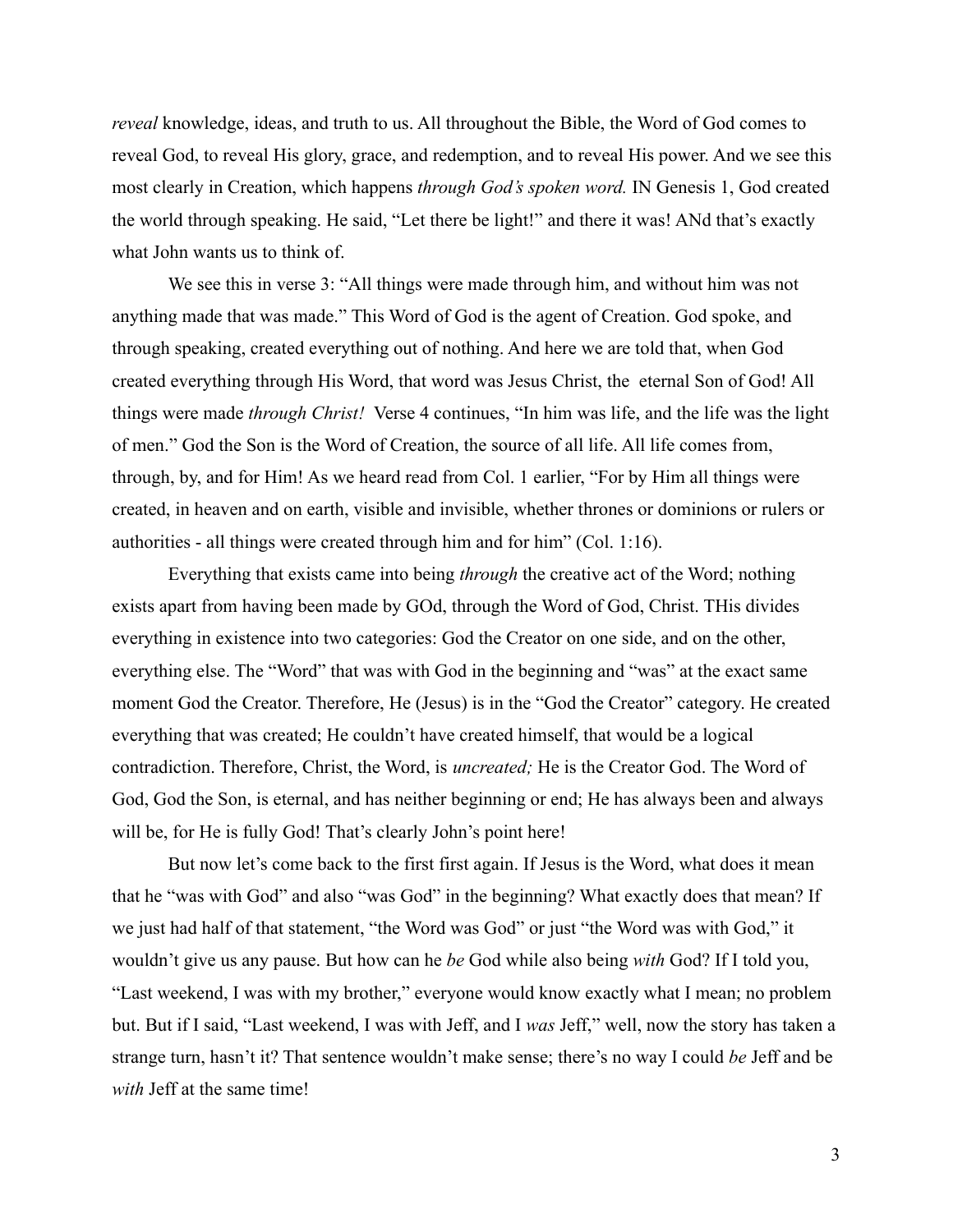So how can the Word *be God* and *be with God* at the same time? It's telling us that the Word and God are both the same and distinct, at the same time. They are both God, the one God Jesus, even before he was born as a man, even before anything was created, existed *as God.* He is identified as God.

This rules out the possibility that Jesus is simply "a" god. No, there is only one God. The Bible makes this very clear. For example, Deut. 6:4 says, "Hear O Israel, the Lord your God, the Lord is one." THere is only one God. Even in the beginning, before anything else was Created, the Word *was* God. Jesus is fully God, *one with* the Creator God of all things, the God of the Old Testament. Jesus is the Word; Jesus is not a second god; He is God.

Yet, at the same time, there is a *distinction* made here. THe Word was *with* God in the beginning. This can only be explained by the doctrine of the Trinity: One God, Three Persons. God is ONe; there is only one GOd. YEt God eternally exists as *three persons:* God the Father, the Son, and the Holy Spirit. And this passage makes very clear that Jesus is fully God, the eternal Word of God; or, it also says, the eternal *Son* of God, the "only Son from the Father," as verse 14 says, while verse 18 says he is also "the only GOd, who is at the Father's side." There is one God, yet God eternally exists as three persons, who are distinct yet inseparable. That's the only way to make sense of what the Bible tells us, in passages like this one and others. And the Church has historically called this the doctrine of the Trinity.

Now, some people scoff at this idea, that God can be Three Persons in One God, calling it logically impossible. After all, I can't be *with* Jeff and *be* friend Jeff at the same time, right? But here's the thing: *God isn't a human being like us!* He is not a finite, created being; we are! We can't assume that his nature works the same as ours! Nor can we cry foul when we can't quite grasp the nature of God! After all, why should we expect God to fit neatly into our own categories of how we think everything works? We're finite, limited creatures; each of us has only been around a handful or two of decades at the most! God is the unlimited, eternal, all-powerful Creator of all things! He exists outside of Time and is not bound and finite like we are! He always has been and always will be! God is transcendent and glorious, far greater and grander than anything we could ever imagine! Why in the world would we expect him to be like us? In fact, when the glorious God reveals Himself to us, we should *expect* that who He is would boggle our minds! We should *expect* not to be able to fully comprehend it! We should *expect* that the very nature of God would be beyond our complete comprehension, leaving us in awe and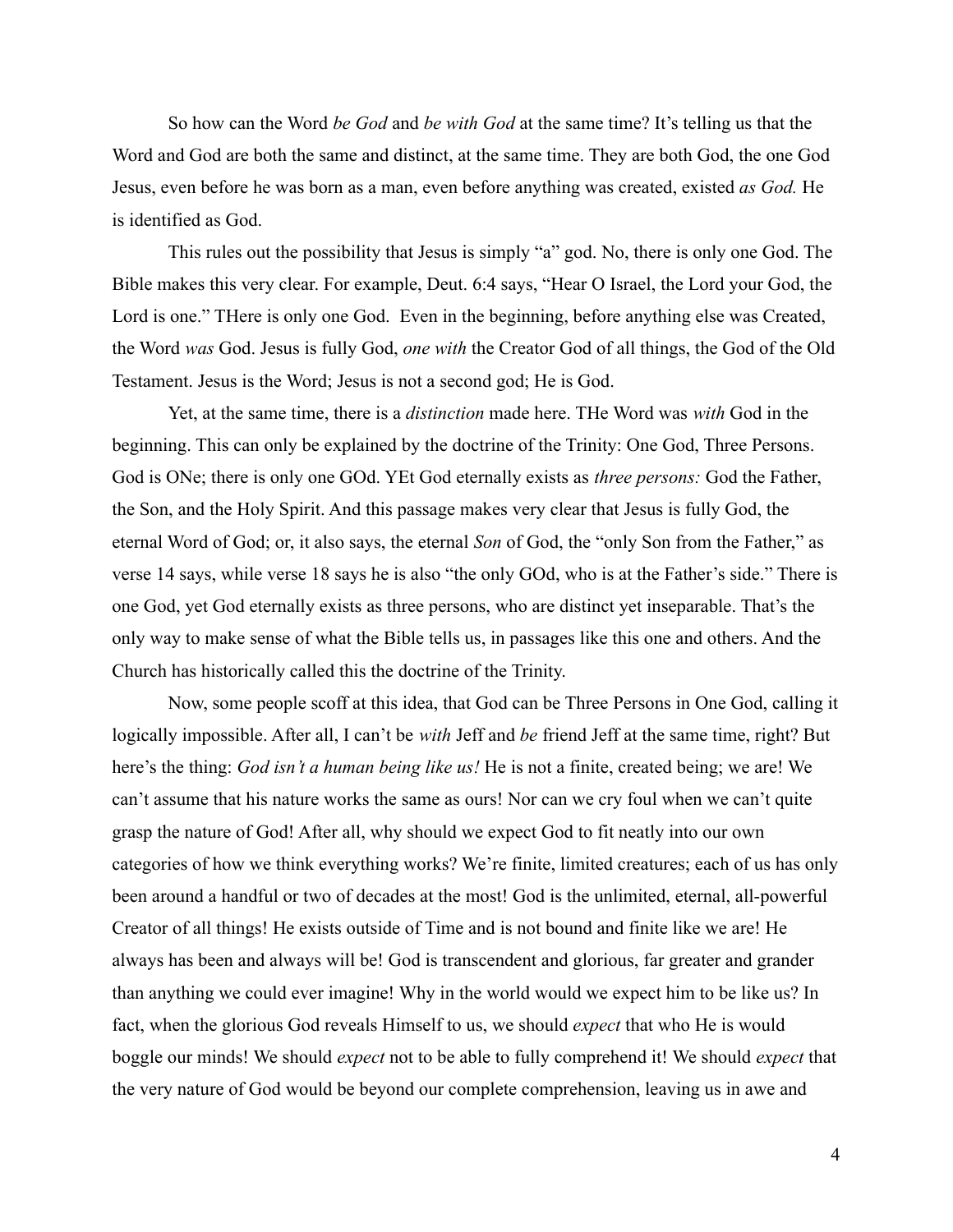wonder at his majestic glory! The fact that God is Trinity, that He is three and One, and that God the Son is perfectly and fully God, one with the Father, very God of very God - this should lead us to *worship.*

Jesus is fully God; He has been and always will be God. We should never doubt this. Jesus is one with the Father; Jesus is the Creator God, worthy of all worship and praise! And this is wonderful news, because this means that when Jesus was born, God came down to Earth to us.

Which leads us to point number 2…

## **II. The Word Became Flesh: Jesus Became the God-Man (VV. 5-9, 14-15)**

The light of God has shone forth in the darkness of our sin-stained world because God Himself as stepped down into the darkness by becoming a human; that is, Jesus Christ, the eternal Word and Son of God, the light and life of men, came down to us by being born as a little baby, becoming the God-Man.

John begins telling us this in verses 5-9, making the transition from "in the beginning" to the coming of Christ: "The light shines in the darkness, and the darkness has not overcome it. There was a man sent from God, whose name was John. He came as a witness, to bear witness about the light, that all might believe through him. He was not the light, but came to bear witness about the light."

Obviously, the "light" is a person, coming into the world. But we're first told about a "John" who *isn't* the light. THe John mentioned here isn't the John who wrote the book, but a different one, John the Baptist, a prophet sent from God to prepare the way for Christ to come into the world, bearing witness to Him. Verse 15 comes back to this point, saying, "John bore witness about him, and cried out, 'This was he of whom I said, 'He who comes after me ranks before me, because he was before me." John was bearing witness to Jesus, proclaiming that He is indeed greater, that he cae first, because He is God! He is the "light" who has come into the world!

Verse 9 continues: "The true light, which gives light to everyone, was coming into the world." Verse 14 gives us more detail about how this happens: "And the Word became flesh and dwelt among us, and we have seen his glory, glory as of the only Son from the Father, full of grace and truth." Jesus is the eternal Word who became flesh; the "light" has come into the world because God the Son was born as a baby, assuming a human nature. Jesus Christ is the God-Man,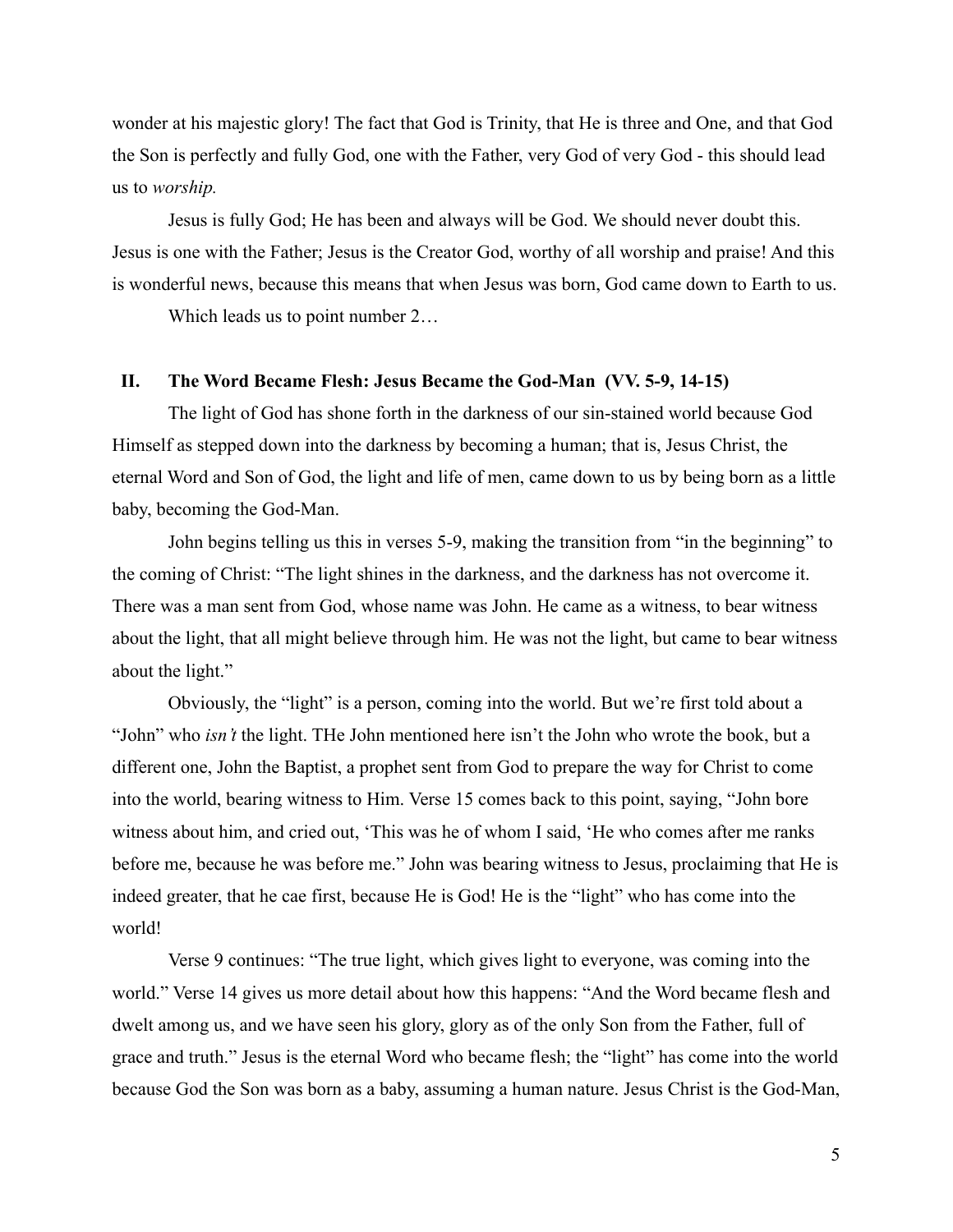fully God and fully man. And this means that the full glory of God is perfectly revealed in the person of Jesus Christ, so that we might know His glorious "grace and truth." This is why John uses the words "Word" of God and "light" of men and the world: words communicate, and light reveals and exposes the truth. And the beautiful thing about the incarnation - the beautiful thing about Christmas, that God the Son became a man - is that Christ perfectly reveals the glory of God to us. And He did so by coming to *dwell* among us. THis word is literally "to pitch a tent," to "tabernacle" among us. The tabernacle was a the tent in which God's glory dwelled among Israel, and later was turned into the Temple in Jerusalem. It pictured GOd's presence among His people - but there was still a distance; close, but at arms length. But what we get with Christ is even better! He came to dwell *as one of us, a human being!*

On Christmas day, two millennia ago, when the baby boy Jesus was born, God Himself, God the Son, was stepping down into darkness, stepping down into this world, becoming a human being, taking on flesh, just like ours! THe light came down into darkness! God came down to be with us! The Creator Himself became part of His Creation! When Jesus was born, he became *fully human.* And he has not ceased to be human, even after his death on the cross and resurrection. Jesus is a man, with a real, flesh and blood humanity. But when he was born, he did not cease to be GOd. Nor did he become some kind of hybrid, half-God, half-man. No, he remained fully God and also fully man. He is the *God-Man,* fully God and fully man. When Christ was born, he was, like any other baby, completely vulnerable and helpless in his humanity, being dependant upon his mother Mary to care for him, clothe him, and feed him. And yet, at the exact same time, he was also the God who created Mary, who knit her together in her own mother's womb. While Mary held baby Jesus, Jesus was also sovereignly upholding, and holding the whole universe together, in His divine nature!

THis means that Jesus perfectly reveals the glory of GOd in His person. As Col. 1:15 says, "He is the image of the invisible God." Or, as John 1:18 says, at the end of this passage: "No one has ever seen God; the only God, who is at the Father's side, he has made him known." God did not send someone else to us; He came down to us Himself. The glory of God is revealed to us in Christ, that we might know Him! And what do we see when we behold the glory of Christ in the incarnation? We see that He is "full of grace and truth." In other words, Christ came down to display the incredible grace of God towards this rebellious world full of sinners like you and me.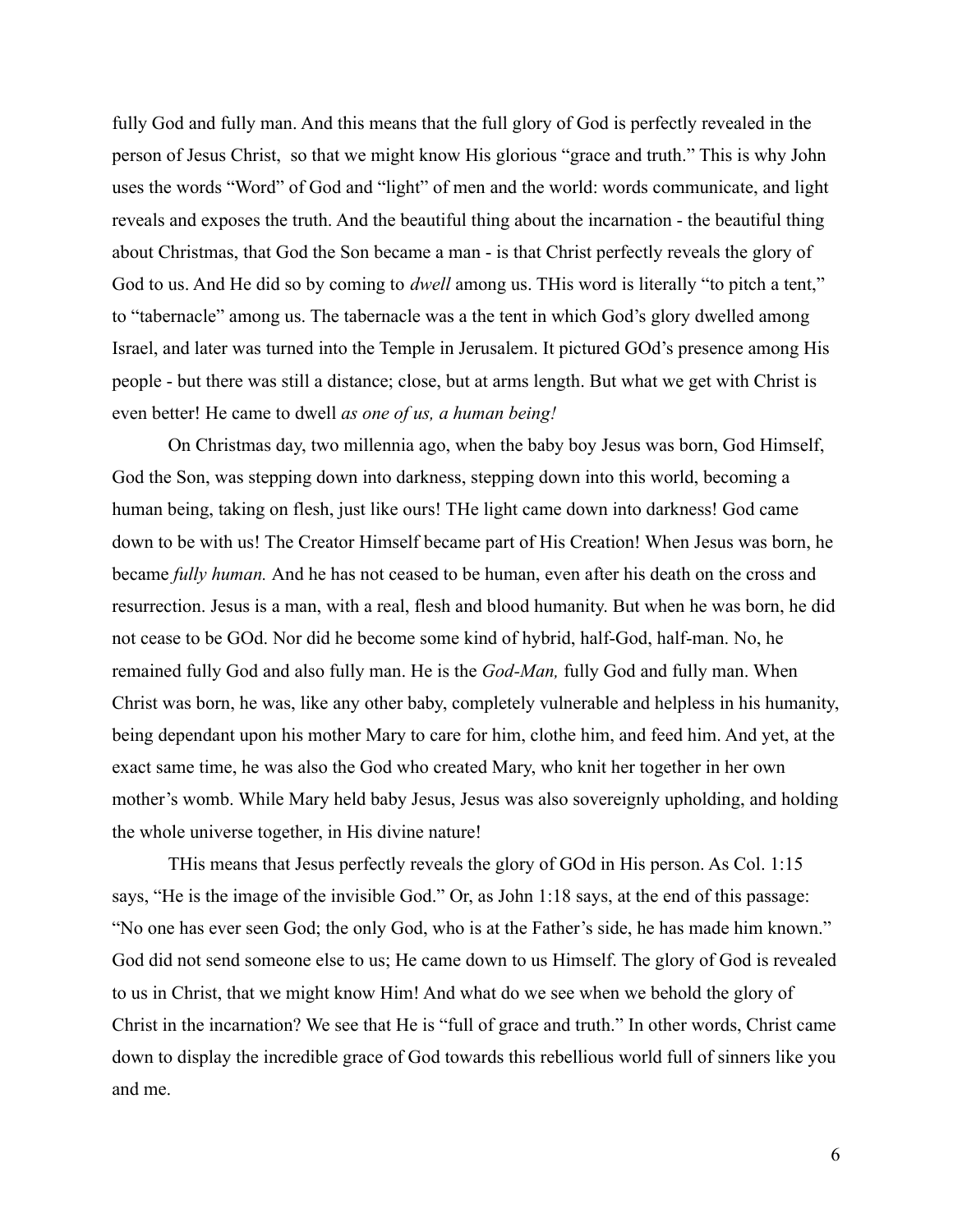Which brings us to our final point...

# **III. The Light of the World: Jesus Came to Bring the Grace of Salvation to Everyone Who Believes (VV. 10-13, 16-18)**

This chapter begins with the beginning of time, the dawn of creation. The first four verses told us that Christ, the Word of God, was there in the beginning, and through him everything was made, that he is the "life" and "light" of mankind! But then, verse 5 says, "The light shines in the darkness, and the darkness has not overcome it." So then, we have to ask, what "darkness" is this verse talking about? I think it's talking about the blinding darkness of *sin.* In the beginning, God created all things good, and created us to know, love, and obey Him, living in perfect harmony. But we rebelled against the perfectly good God, our Creator. And when we did so, we broke creation and brought death into the world. Every single one of us is born a sinner; we are spiritually blind to to the truth, blind to the "light" of God's glory; every one of us has rebelled against God, and everytime we sin, we choose the wickedness of darkness over the light. This is why we do not all know the truth, and why many reject the truth of God's existence, goodness, or His word - because we're all born spiritually blind and need to have the eyes of our hearts opened. This is why evil exists in the world - because evil is birthed in every human heart. This is why creation itself is broken, why there are famines, plagues and pandemics, and natural disasters. This is why we grow old, get sick, waste away, and eventually all die - because we're all stained and broken by sin. And this is why we all deserve eternity in Hell, facing GOd's wrath. And this is why we are in desperate need of GOd's grace and salvation.

And thankfully, that is exactly what Christ came to reveal! Verse 5 proclaims that the "darkness has not overcome" the light. The light shines forth bright in the darkness. Ever since the first day of rebellion in the Garden of Eden, God has continued to reveal his glory and grace to sinful humanity; God has continued to love the world - - even though the world is broken, full of darkness, and full of wicked sinners! But this doesn't mean that God condones our sin or ignores it; it means He revealed a story of redemption, to bring about *grace and salvation!* We see this story of redemption unfold throughout the Old Testament, as GOd makes His grace known to His people. And He does this most clearly through the coming of Jesus Christ, "light" of GOd, the very "Word" of GOd, who stepped down into the darkness, becoming flesh.

We see this in vv.16-17: "For from his fullness we have all received, grace upon grace. For the law was given through Moses; grace and truth came through Jesus Christ." This isn't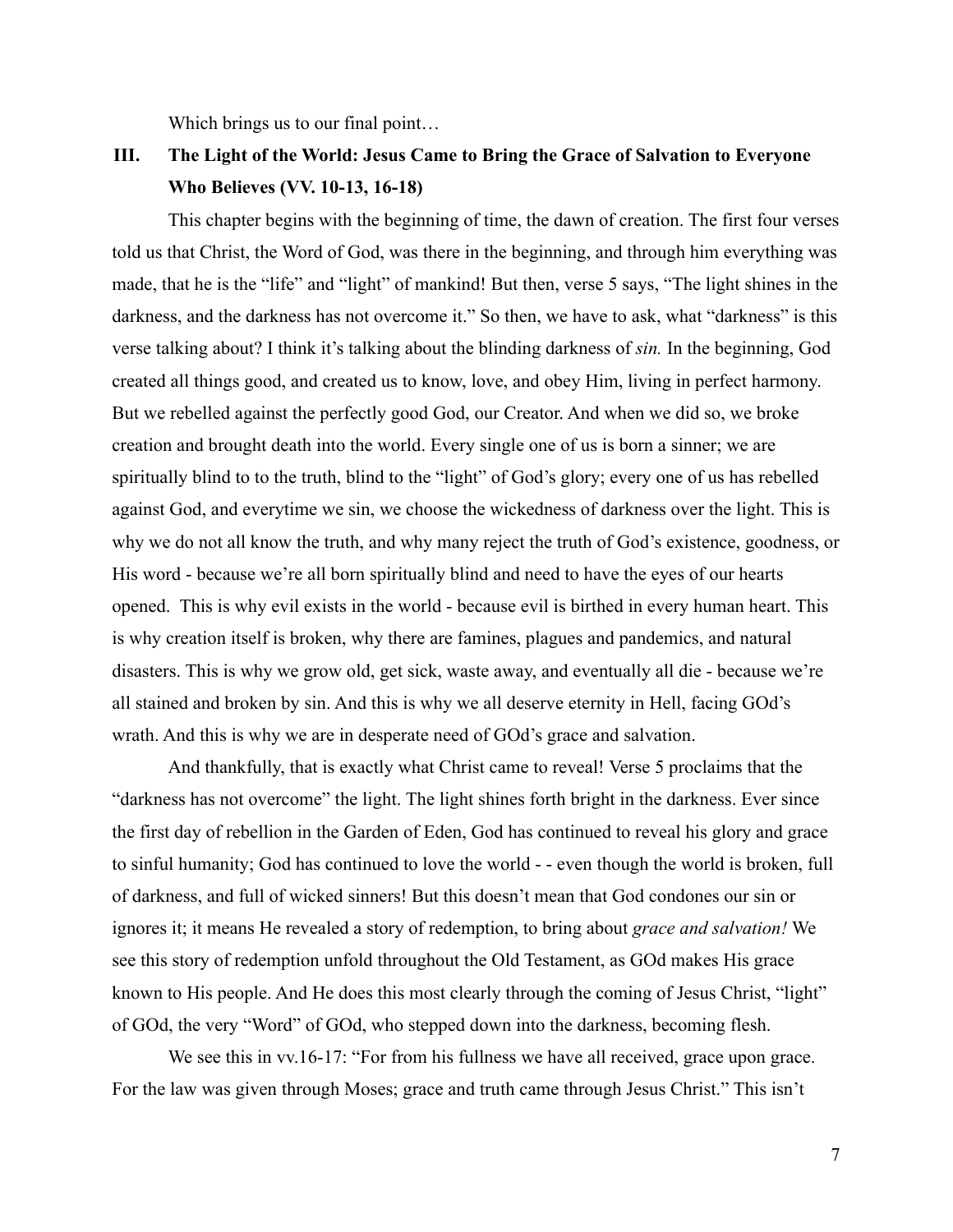saying that the Law of Moses was not gracious. It's not saying these things are opposites, as if there is no "grace" in Moses and no "law" in Christ. To conclude this would be to say that there was no "truth" in the Law of MOses! And that cannot be - the Law of Moses came from God. And it was a gracious gift to GOd's people. But the Law was of grace and truth specifically because it was *God's revelation of Himself and His plan of redemption to us;* it always *pointed towards the grace of the gospel of Christ!* John is saying that Jesus Christ *fulfills* the Law of Moses, fulfilling the "grace and truth" promised by God in the OT, bringing about the *full revelation of grace and truth in the gospel.*

The grace of Christ is greater than the Law of Moses, because the Law of Moses convicts us of our sin and our inability to be good enough. No matter who you are, you're a sinner, and you're not good enough for God, and you've haven't been a decent enough person to go to Heaven, and no matter what you do, you never will be good enough. That's what the light of God reveals to us: our sin. But it also reveals much more. You it, God shows us our *need* for greater grace - our need for the grace of salvation in the gospel of Christ Jesus. And Christ came into the World, even took on flesh, to live a perfect, righteous life *in our place* - the perfect life you and I could never live! He never sinned. Yet He went to the cross and bore God's wrath against our sin, and died in our place, as a perfect sacrifice. And then he rose again on the third day! The cross was *always* the goal of the incarnation! Easter was always the goal of Christmas! As verse 29 will say, Jesus came to be "the Lamb of God, who takes away the sin of the world!"

When Jesus was born and came into this world, He fulfilled God's promises of salvation; He came to redeem and save His people! And yet, He was largely rejected, even by Israel, God's Old Covenant people. We see this in verses 10-11: "He was in the world, and the world was made through him, yet the world did not know him. He came to his own, and his own people did not receive him." If we don't receive Christ by faith, then we don't receive the grace of salvation and eternal life.

But, *anyone who does trust in Christ alone will be saved!* At the heart of this passage, we see the glorious news of the gospel, in verses 12-13: "But to all who did receive him, who believed in his name, he gave the right to become children of God, who were born, not of blood nor of the will of the flesh nor of the will of many, but of God." To believe in the name of Christ is not just to say, "I believe God exists." Even the devil does that! No, clearly not saving faith. Saving faith is to truly believe that Jesus is the life and light of men - that eternal life is in Him